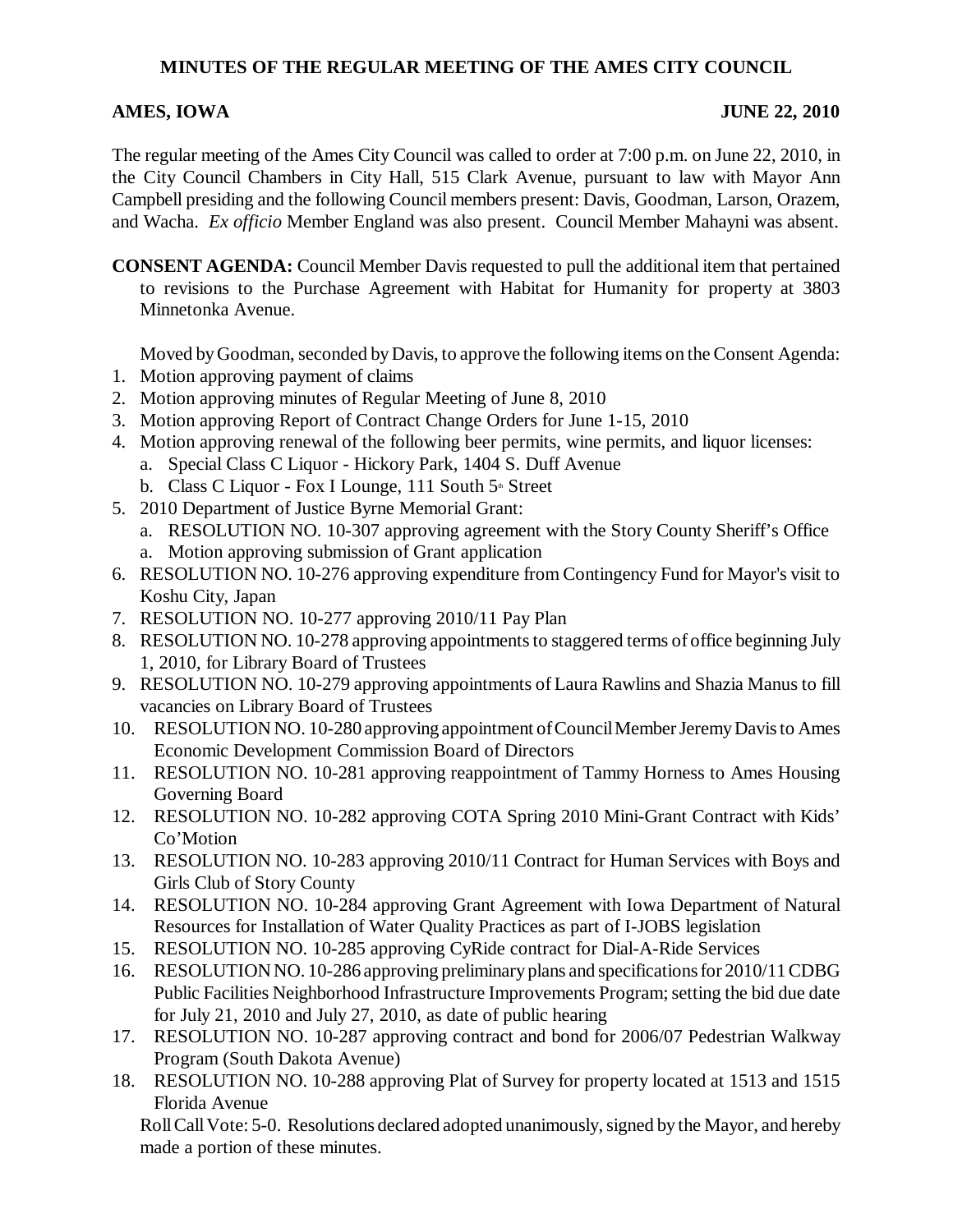## **PURCHASE AGREEMENT REVISIONS PERTAINING TO 3803 MINNETONKA:** Housing Coordinator Vanessa Baker-Latimer explained that the proposed sale of the City-owned property at 3803 Minnetonka Avenue was to occur on or before June 30, 2010. During the updating of the abstract prior to transferring the property to Habitat for Humanity of Central Iowa, it was discovered that a second mortgage lien had not been properly cleared and released. Staff is currently working on resolving that issue; however, it will not be completed by June 30. Staff is requesting that Council approve an agreement with Habitat to extend the Purchase Agreement to August 31, 2010.

Ms. Baker-Latimer also asked the City Council to approve an Early Possession Agreement among the City, Habitat, and the home owner to allow that person to occupy the property prior to closing. The new home owner's lease expires on June 30, 2010, and that person would have no place to reside.

Moved by Larson, seconded by Wacha, to adopt RESOLUTION NO. 10-308 approving an amendment to the Purchase Agreement with Habitat for Humanity of Central Iowa to on or before August 31, 2010, and approve an Early Possession Agreement among the City, Habitat, and the home owner to allow the home owner to occupy the property at 3803 Minnetonka Avenue prior to closing.

Roll Call Vote: 5-0. Resolution declared adopted unanimously, signed by the Mayor, and hereby made a portion of these Minutes.

**PUBLIC FORUM:** No one asked to speak during this time.

**REQUEST FOR VACATION OF CITY PROPERTY ON JACKSON DRIVE:** Corey Mellies, Civil Engineer II, gave the background on this issue. The City–owned parcel was created to provide access to a prospective school site; however, the school was never built. The abutting property owners are now requesting to have the property transferred to them.

City Manager Schainker explained the formula historically used for disposal of City-owned property. The value of the property in question, using that formula, is \$9,896.26. He noted that one of the abutting property owners had an appraisal done on the parcel, and the value came in substantially less than the amount calculated by using the City formula.

City Attorney Marek advised that publicly held real property may not be given to a private entity without receiving compensation. There is a public utility easement along one edge of the parcel. Mr. Marek said that in this case, the side yards of the abutting property owners would be expanded. He noted that the Municipal Code states that property owners are required to maintain rights-of-way abutting their property. According to Mr. Marek, it is difficult to determine what value the City would be receiving if the property were merely given to the abutting property owners.

Carol Greiner, 1609 Jackson Drive, Ames, one of the abutting property owners, said that she does not feel that the "small path to nowhere" has value on the open market. She noted that she had hired an independent appraiser, who valued the public right-of-way in question at \$2,308. Ms. Greiner indicated that she would not pay the calculated value determined by the City, but would be willing to pay for half of the property at \$1,154.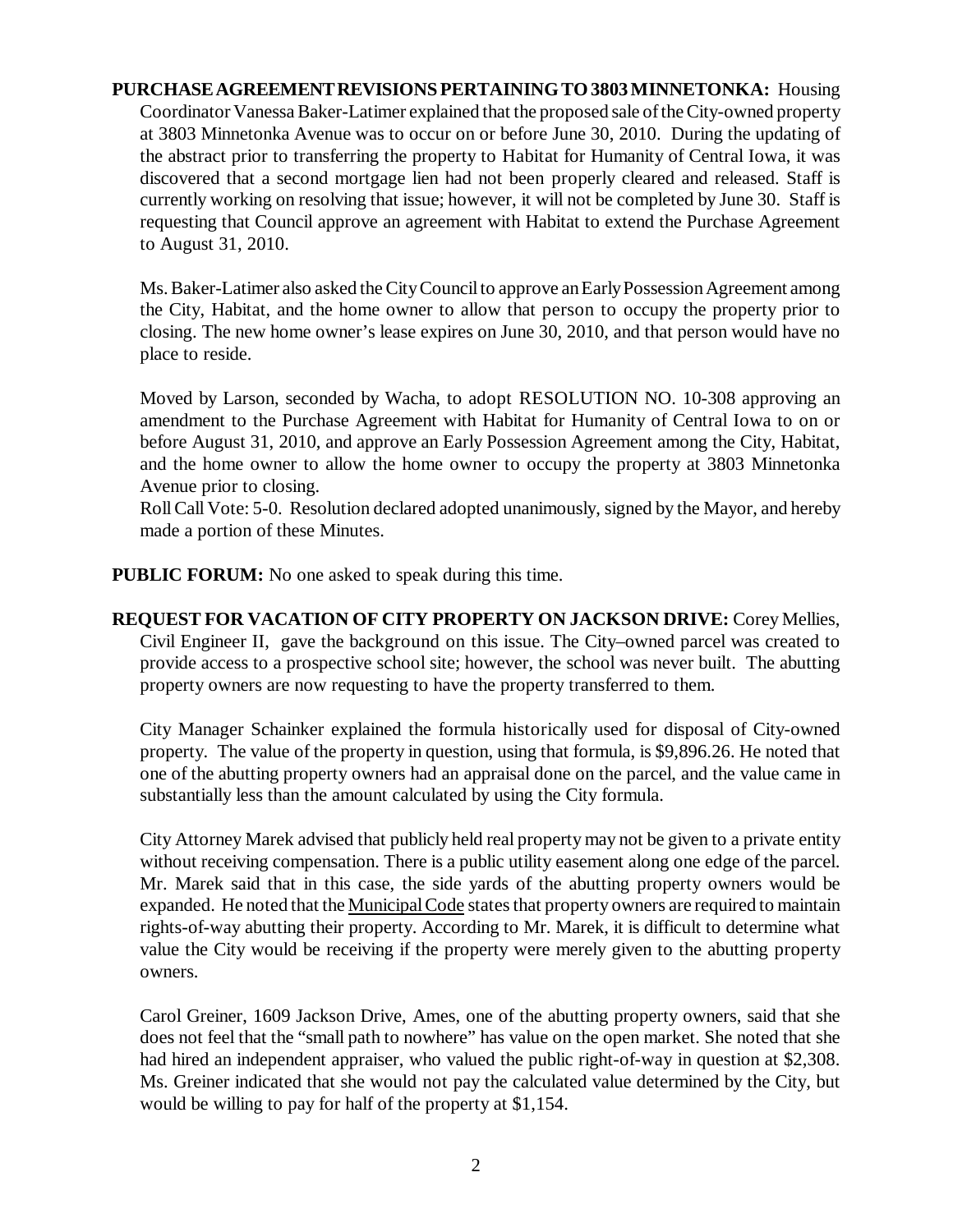Jeff Gilmore, 1605 Jackson Drive, said that he is the other abutting property owner. Mr. Gilmore advised that he has been maintaining the right-of-way for the past 19-1/2 years. This includes mowing, fertilizing, and snow removal for the entire parcel in question. He estimated the cost of his maintenance to over \$13,000. According to Mr. Gilmore, the recent sale of property along East Lincoln Way to the Friedrichs is a similar case, albeit commercial land. The Friedrichs had been maintaining City right-of-way for an extended period of time and the City had agreed to vacate that land and sell it to the Friedrichs for \$10. Because that was commercial land and the parcel in question is residential land, Mr. Gilmore suggested that he be charged one-tenth of what the Friedrichs were charged. If that is not approved, Mr. Gilmore asked that Ms. Greiner be charged the appraised amount of \$2,308 for her half and that he not be charged for his half since he has been the one to maintain the entire parcel for nearly 20 years.

Council Member Orazem said that he personally has a similar situation, and he maintains the Cityowned land that abuts his property. Mr. Gilmore asked what would happen if the abutting property owners did not maintain the rights-of-way. He inquired if the grass would just be allowed to grow and the snow remain on the sidewalks. It was pointed out by Council Member Wacha that the Municipal Code requires abutting property owners to maintain those parcels.

Council Member Goodman asked Attorney Marek if there was any way to tie the rights-of-way to future sales. Mr. Marek stated that it would nearly be impossible to do that.

Moved by Wacha, seconded by Larson, to adopt RESOLUTION NO. 10-309 approving the process of vacating the Jackson Drive right-of-way adjacent to 1605 and 1609 Jackson Drive, setting the date of public hearing for July 13, 2010; and adopt RESOLUTION NO. 10-310 approving the sale of the vacated right-of-way to the adjacent property owners in the amount of \$1,154 each for their respective one half, and establish July 13, 2010, as the date of public hearing on the sale of the property.

Council Member Goodman pointed out that the appraisal of property is not an exact science. He said that he could not support the motion due to not knowing the relationship between the home owner and the appraiser and would prefer that the City conduct its own appraisal.

Roll Call Vote: 4-1. Voting aye: Davis, Larson, Orazem, Wacha. Voting nay: Goodman. Resolutions declared adopted, signed by the Mayor, and hereby made a portion of these Minutes.

**4 TH OF JULY FESTIVITIES:** Moved by Davis, seconded by Goodman, to adopt RESOLUTION NO. 10-289 approving closure of Clark Avenue between 5<sup>th</sup> Street and 6<sup>th</sup> Street from 6:00 p.m. on Friday, July 2 until the conclusion of the parade on July 4 for the City Council Community Pancake Breakfast.

Jennifer Schill, Event Planner for the Main Street Cultural District (MSCD), reviewed the schedule of events.

Council Member Larson asked if the MSCD had worked with Wheatsfield Grocery on the details of the street closures. Ms. Schill advised that all parties had reached an agreement for this year, and they would see how it goes.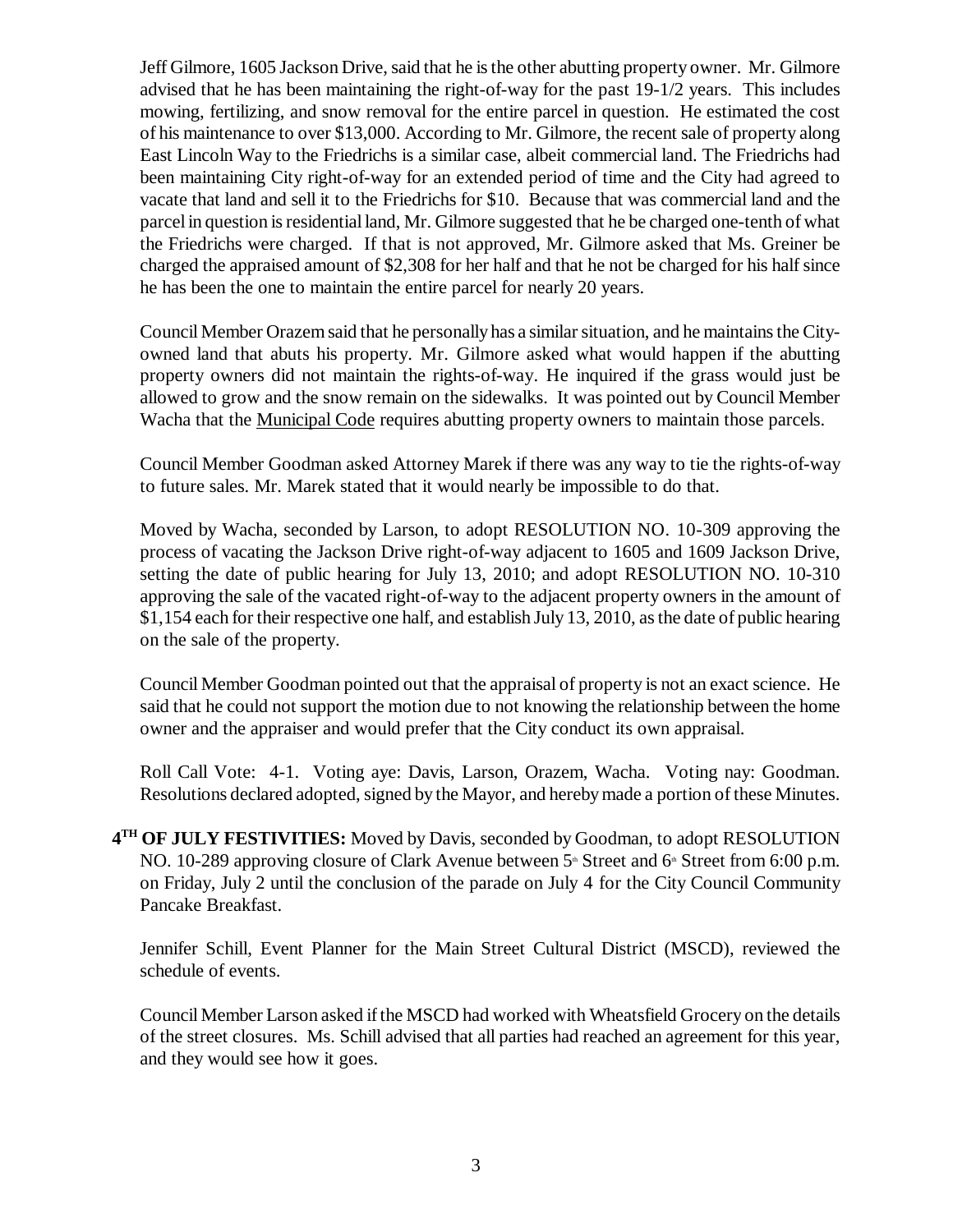RollCall Vote: 5-0. Resolution declared adopted unanimously, signed by the Mayor, and hereby made a portion of these Minutes.

Moved by Davis, seconded by Goodman, to adopt RESOLUTION NO. 10-290 approving closure and suspension of parking for portions of Main Street, Northwestern Avenue, Fifth Street, Douglas Avenue, Burnett Avenue, Kellogg Avenue, Clark Avenue, Allan Drive, and Pearle Avenue from 11:00 a.m. to approximately 5:00 p.m. for the parade.

RollCallVote: 5-0. Resolution declared adopted unanimously, signed by the Mayor, and hereby made a portion of these Minutes.

Moved by Davis, seconded by Goodman, to adopt RESOLUTION NO. 10-291 approving closure and suspension of parking enforcement for portions of Main Street and 5<sup>th</sup> Street from 8:00 a.m. to 5:00 p.m. for the parade.

RollCall Vote: 5-0. Resolution declared adopted unanimously, signed by the Mayor, and hereby made a portion of these Minutes.

Moved by Davis, seconded by Goodman, to adopt RESOLUTION NO. 10-292 approving closure of Parking Lot MM and the south half of Parking Lot M for parade staging from 8:00 a.m. to 5:00 p.m.

RollCall Vote: 5-0. Resolution declared adopted unanimously, signed by the Mayor, and hereby made a portion of these Minutes.

Moved by Davis, seconded by Goodman, to adopt RESOLUTION NO. 10-293 approving closure of Parking Lot Q from 7:00 a.m. to 9:00 p.m. on July 4 for use as volunteer parking. RollCall Vote: 5-0. Resolution declared adopted unanimously, signed by the Mayor, and hereby made a portion of these Minutes.

Moved by Davis, seconded by Goodman, to adopt RESOLUTION NO. 10-294 approving closure of  $5$ <sup>th</sup> Street between Duff Avenue and Carroll Avenue from 7:00 a.m. to 8:00 p.m. for inflatable games, live music, booths, and food vendors.

RollCallVote: 5-0. Resolution declared adopted unanimously, signed by the Mayor, and hereby made a portion of these Minutes.

Moved by Davis, seconded by Orazem, to approve a Blanket Temporary Obstruction Permit and a Blanket Vending Permit for MSCD from 8:00 a.m. to 6:00 p.m. Vote on Motion: 5-0. Motion declared carried unanimously.

Moved by Davis, seconded by Goodman, to adopt RESOLUTION NO. 10-295 approving waiver of electrical fees for use of outlets in MSCD and at City Hall and waiver of the Vending Permit fee.

Roll Call Vote: 5-0. Resolution declared adopted unanimously, signed by the Mayor, and hereby made a portion of these Minutes.

**FIREWORKS PERMIT:** Moved by Davis, seconded by Orazem, to approve a permit to shoot fireworks from Iowa State University parking lot G7 on July 4, 2010, at approximately 9:30 p.m., pending approval of Iowa State University.

Vote on Motion: 5-0. Motion declared carried unanimously.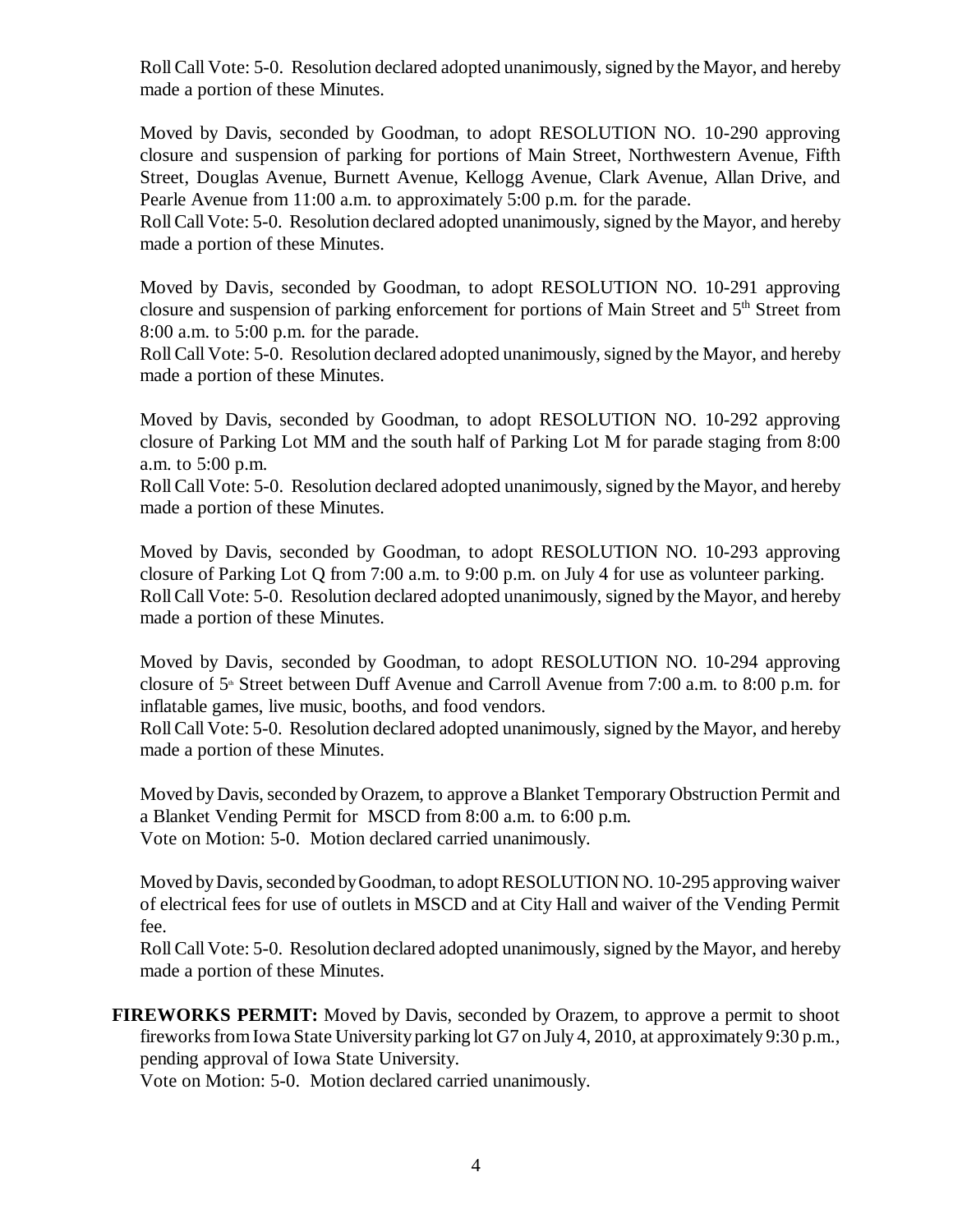### **REQUESTS FROM HY-VEE DRUGSTORE PERTAINING TO FUND-RAISER FOR JUVENILE DIABETES RESEARCH FOUNDATION ON JULY 10 FROM 9 AM to 6 PM:**

Moved by Goodman, seconded by Wacha, to adopt RESOLUTION NO. 10-296 closing Depot Parking Lot V east of the entryway drive aisle.

RollCall Vote: 5-0. Resolution declared adopted unanimously, signed by the Mayor, and hereby made a portion of these Minutes.

Moved by Goodman, seconded by Wacha, to adopt RESOLUTION NO. 10-297 approving suspension of parking enforcement closing Depot Parking Lot V east of the entryway drive aisle. Roll Call Vote: 5-0. Resolution declared adopted unanimously, signed by the Mayor, and hereby made a portion of these Minutes.

**NEW CLASS C LIQUOR LICENSE AND OUTDOOR SERVICE:** Moved by Davis, seconded by Orazem, to approve a new Class C Liquor License and Outdoor Service Area for Cyclone Experience Network at Hilton Coliseum, Lincoln Way & University Boulevard. Vote on Motion: 5-0. Motion declared carried unanimously.

**NEW 5-DAY CLASS C LIQUOR LICENSE:** Moved by Davis, seconded by Orazem, to approve a new 5-Day Class C Liquor License for Gateway Hotel & Conference Center at ISU Alumni Center, 420 Beach Avenue.

Vote on Motion: 5-0. Motion declared carried unanimously.

**ENCROACHMENT PERMIT FOR 217 WELCH AVENUE:** Moved by Goodman, seconded by Wacha, to approve an Encroachment Permit for flag poles and flags at Dogtown University, 217 Welch Avenue.

Ann Taylor, representing Dogtown University, advised that they sell Iowa State merchandise and are requesting to put Iowa State flags on the front of the building located at 217 Welch Avenue.

Vote on Motion: 5-0. Motion declared carried unanimously.

**AMENDMENT TO HUMAN SERVICES CONTRACT:** Moved by Goodman, seconded by Davis, to adopt RESOLUTION NO. 10-298 approving An amendment to the Human Services Contract for Child Serve.

Roll Call Vote: 5-0. Resolution declared adopted unanimously, signed by the Mayor, and hereby made a portion of these Minutes.

- **BRIT FEST:** Moved by Goodman, seconded by Orazem, to adopt RESOLUTION NO. 10-306 approving closure of East Fifth Street from 6 AM to 10 PM. Roll Call Vote: 5-0. Resolution declared adopted unanimously, signed by the Mayor, and hereby made a portion of these Minutes.
- **SUSTAINABILITY:** City Manager Schainker said that it became apparent to the City Council members that there was no coordinated effort being conducted in the community to focus on carbon emission reductions. Noting that sharing a sustainability expert with Iowa State University (ISU) would save both organizations money, the City Council had directed the Mayor

to approach ISU President Geoffroy with the concept. The cost-sharing idea was well-accepted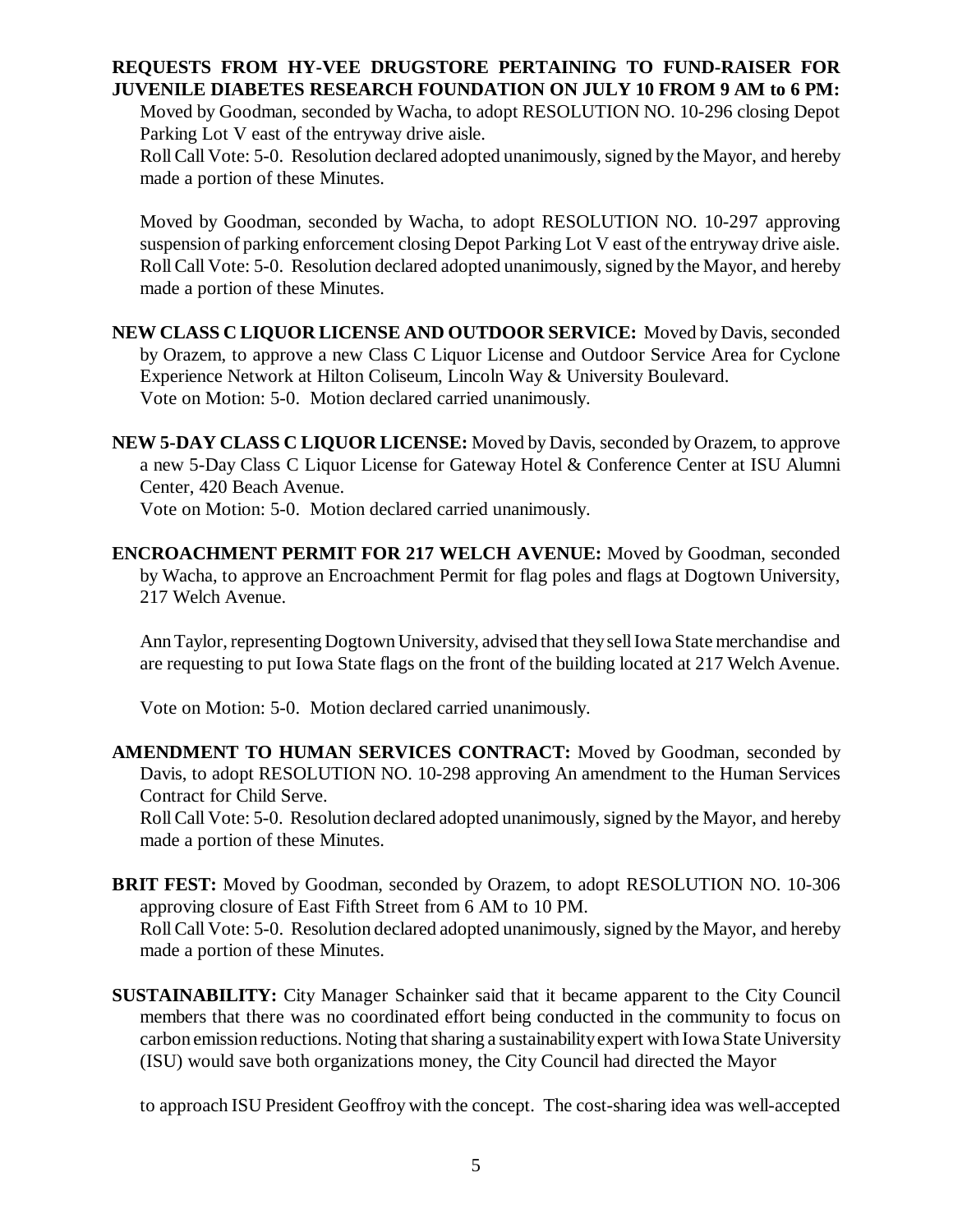by ISU, and details were then worked out.

Mr. Schainker pointed out that the issue of sustainability is a very broad issue. He is recommending that the focus be very limited, and under the proposed agreement, ISU's Director of Sustainability Programs Merry Rankin would lead a task force appointed by the Council to develop a plan to reduce carbon emissions in various sectors in the community by the end of the 2010/11 fiscal year. The Director of Sustainability Programs will report to Mr. Schainker. Clerical support will be provided by the Manager's Office; however, Ms. Rankin will maintain her office at Iowa State University. Monthly progress reports will be submitted by Ms. Rankin to the City Manager.

The cost to the City of Ames would be \$25,000, which is recommended to be financed equally from monies in the available balances of the Water, Sewer, Electric, and Resource Recovery Funds (\$6,250/fund). City Manager Schainker stated that he was treating this arrangement as a purchase of services. He pointed out some of the activities included in the scope of services to be provided. According to City Manager Schainker, the first year should be viewed as an experiment to allow both parties time to determine if there is comfort in extending the arrangement in the future and/or modifying the scope of services.

Mr. Schainker said that many groups within the community are working on sustainability issues. It is possible that they would contact Ms. Rankin personally to attend their meetings, and he is recommending that she decide which meetings are relevant to her providing the scope of services contained within the proposed Contract.

Noting that the Contract specifies that 90 days' notice be given to terminate, Council Member Davis asked what would happen if Ms. Rankin left employment with the University. He wondered if the City would be obligated to continue payment for those 90 days. Mr. Schainker emphasized that the Contract would be with Iowa State University, not with Ms. Rankin. City Attorney Marek noted that it is a contract for services, and ISU would be obligated to provide those services.

Moved by Orazem, seconded by Larson, to adopt RESOLUTION NO. 10-299 approving an Agreement with Iowa State University for purchase of services from the Director of Sustainability Programs in the lump sum total of \$25,000.

Council Member Goodman expressed concerns that the scope of services was too specific. After discussing this concept during budget hearings, he thought that the Sustainability Coordinator would develop a Sustainability Plan. Mr. Schainker said that was too broad of a task to begin. Mr. Goodman said that he had received input from others that the efforts should begin with a Sustainability Plan. Council Member Larson noted that that was not the charge given to the City Manager during the Council's goal-setting session.

Council Member Davis said that he was still somewhat hesitant to approve the Agreement because he did not think the termination clause was clearly stated.

Council Member Goodman would like to first learn about how other cities had developed their sustainability plans. Council Member Wacha noted that he did not think that would be a good

first step because three-fourths of the items that would come back would not be agreed to by all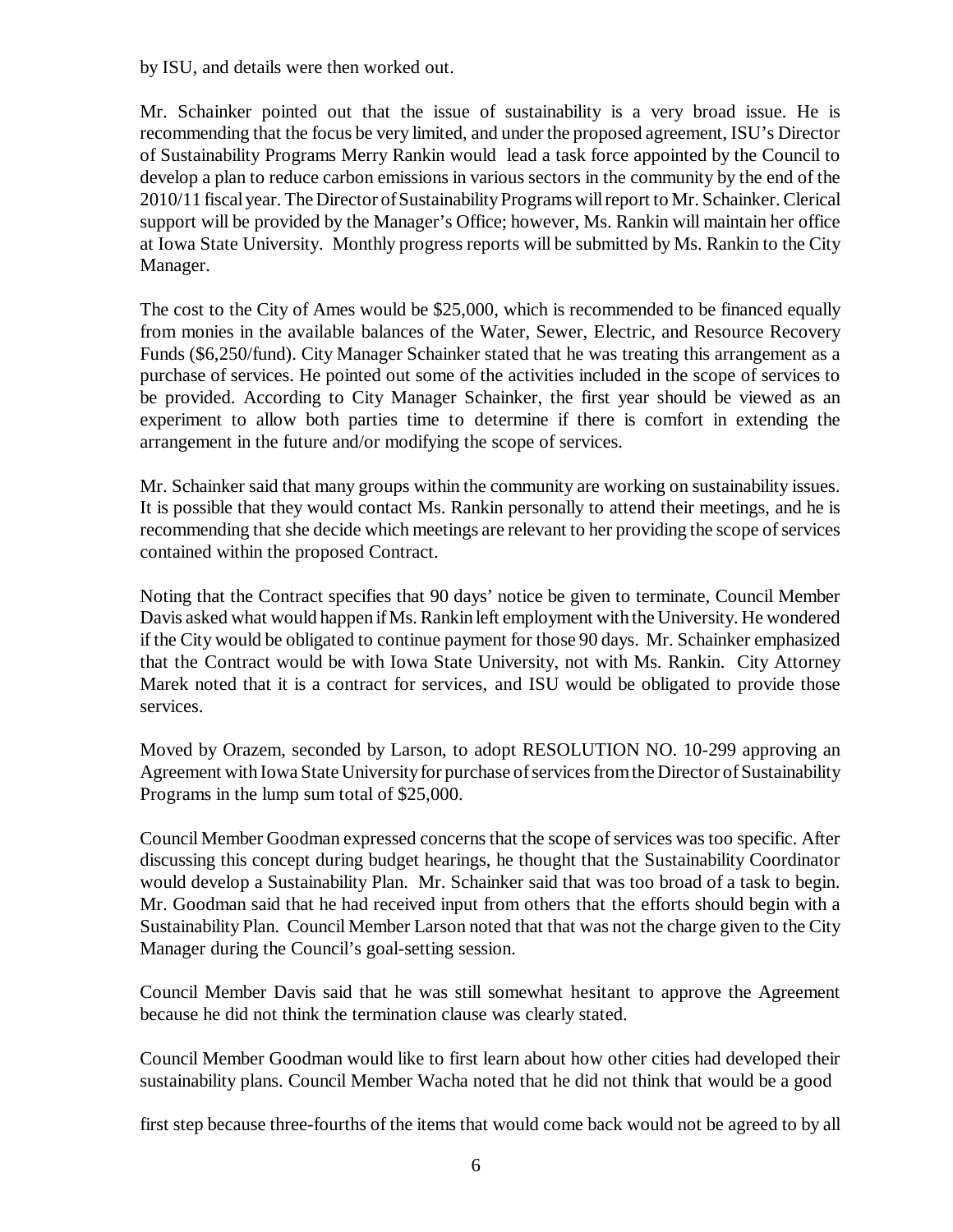the Council members.

Roll Call Vote: 3-2. Voting aye: Larson, Orazem, Wacha. Voting nay: Davis, Goodman. Resolution failed.

Moved by Goodman, seconded by Orazem, to reconsider. Vote on Motion: 5-0. Motion declared carried unanimously

Moved by Goodman, seconded by Larson, to adopt RESOLUTION NO. 10-299 approving the Agreement with Iowa State University for the purchase of services from the Director of Sustainability Programs.

Roll Call Vote: 4-1. Voting aye: Goodman, Larson, Orazem, Wacha. Voting nay: Davis. Resolution declared adopted, signed by the Mayor, and hereby made a portion of these Minutes.

Discussion of Responsibilities of the Task Force. Council Member Orazem offered his opinion that the focus should not be on measuring carbon emissions. He felt that the City should focus on the conservation of energy in an effort to reduce consumption in a cost-effective manner. The City currently measures that, and the information can be easily understood by the public.

Council Member Goodman wants first to know the deliverables that can be measured and what the Council can rally around.

Council Member Wacha asked Merry Rankin to address some of their concerns. Merry Rankin stated that she had been the Sustainability Coordinator at Iowa State University since January 2009. Prior to that, she worked at the Department of Natural Resources in a variety of different roles.

Ms. Rankin acknowledged that sustainability is a very broad issue. She said that it could be a year's process to merely define "sustainability." Ms. Rankin said that there is a lot involved to creating a sustainability plan. It would be best to narrow the focus at this time on one issue.

Council Member Goodman reiterated that it was difficult for him to determine what should be done first without first looking at a successful Sustainability Plan from another community that has already gone through the process. City Manager Schainker pointed out that an intern had prepared a report on what other communities had done. This report had already been presented to Council, but could be redistributed should it desire.

Council Member Larson said that he agreed with Council Member Orazem that the first task must be measurable. He does, however, want the City to remain true to the goals of the Mayor's Climate Protection Agreement. Council Member Orazem read the goal of that Agreement and pointed out that he did not believe the City can meet those goals by 2012.

Council Member Goodman said that he had envisioned a workshop where all community members could provide feedback.

Mayor Campbell recommended that she, City Manager Schainker, and Ms. Rankin discuss the responsibilities of the Task Force and bring back recommendations to the City Council.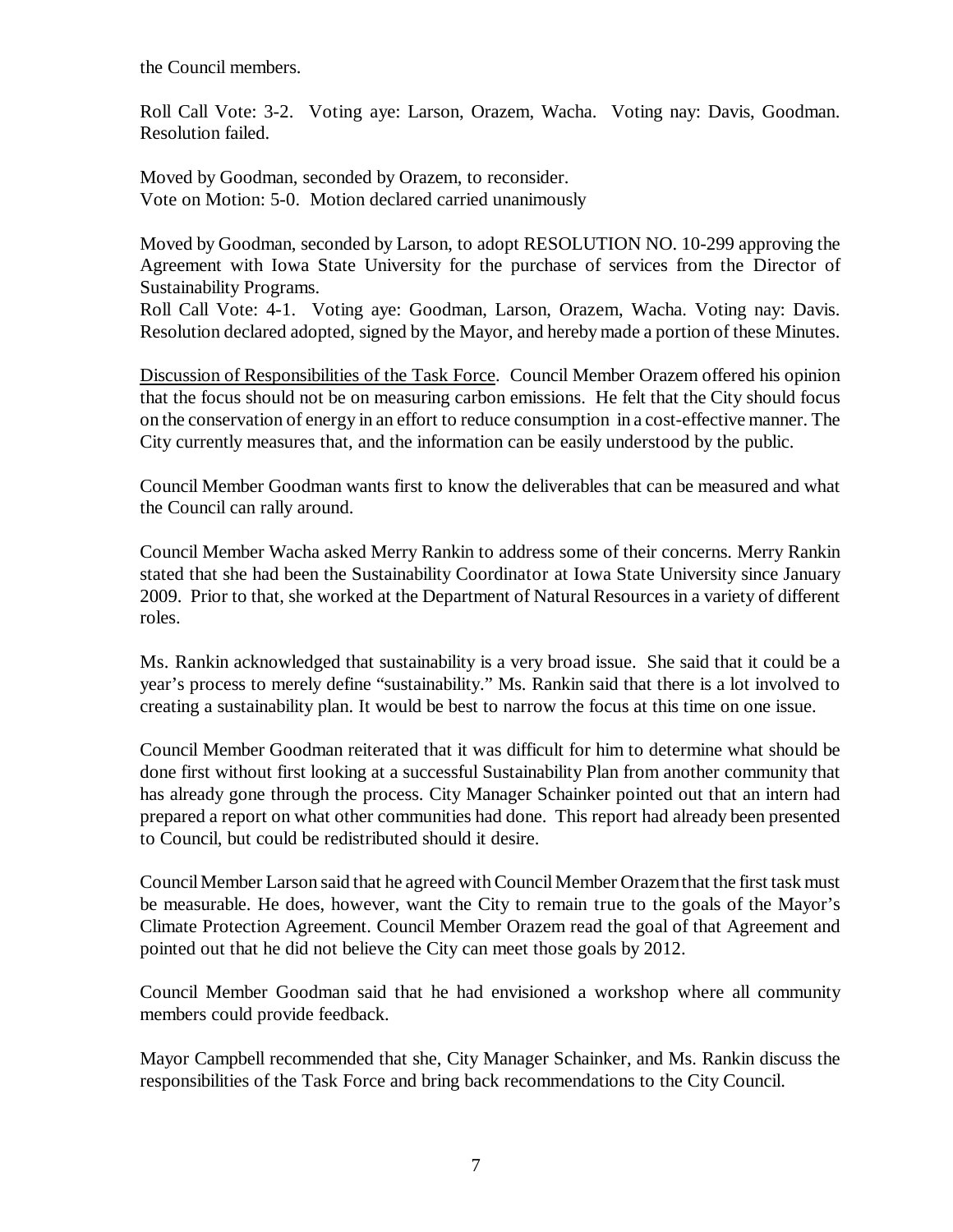**CONSERVATION SUBDIVISION ORDINANCE:** Municipal Engineer Tracy Warner noted that the City had been working on such an ordinance since the early 2000s. She advised that several strategies had been identified to primarily protect the Ada Hayden Park Watershed. The experts had indicated that the best control would come through imposition of City development standards, i.e., storm water runoff quality controls and sanitary sewer collection and treatment standards.

Ms. Warner advised that, while this Ordinance might later be considered for application throughout the community, the immediate intent is to require compliance only for future residential subdivision development in the Ada Hayden Watershed. Its purpose would be to preserve the existing natural features of the site, preserve the natural drainage features and hydrologic characteristics of the landscape, and reduce the impacts of development on the landscape.

Council Member Orazem asked who would own the natural areas and who would maintain them. City Attorney Marek pointed out that the natural areas would serve a water and soil erosion function, and the maintenance responsibility would be on the owner of the natural area. If they are not adequately maintaining it, the City would step in and charge the property owner for the costs. According to Mr. Marek, conservation subdivisions may be owned by one or a combination of a homeowners' association, a non-profit or for-profit conservation organization that specializes in Iowa native plant management, or another entity as approved by the City Council.

Corey Mellies presented conceptual drawings of sample conservation subdivisions. Two o the versions had been created by the two developers, Hunziker & Associations and Friedrich Real Estate, who own property in the vicinity in question, and the other version was created by the City Engineering Division. Mr. Mellies defined "conservation area." Its purpose is to protect environmentally sensitive areas and/or for providing a means for managing storm water. He said the area may include recreational areas, such as shared-use paths. According to Mr. Mellies, conservation areas may be counted towards meeting the open space requirement in the Ordinance.

Planning and Housing Director Steve Osguthorpe addressed the issue of density. He said that because of the need for open space and conservation areas, a conservation subdivision could require more gross acres to develop than a standard subdivision. It is possible that the more conservation subdivisions are developed, the greater the area that will be needed to accommodate Ames' future population growth target. Mr. Osguthorpe emphasized that the density issue might have to be addressed in the near future.

Ms. Warner advised that the Planning & Zoning Commission, at its meeting of June 16, 2010, voted unanimously to recommend that the City Council adopt the proposed Conservation Subdivision and incorporate the recommendations regarding the 25% minimum open space and 80% minimum lots abutting open space.

Kurt Friedrich, Friedrich Companies, 100 Sixth Street, Ames, said that he agreed with the proposed Ordinance with the caveat that the density issue be considered very soon. He believes that Ames needs to provide a variety of housing types; however, the proposed Ordinance, because of the open space requirement, tends to make the lots smaller. Mr. Friedrich said that they feel the land in question creates a unique situation since it is abutting by farm land, and they envision that that use will continue into perpetuity.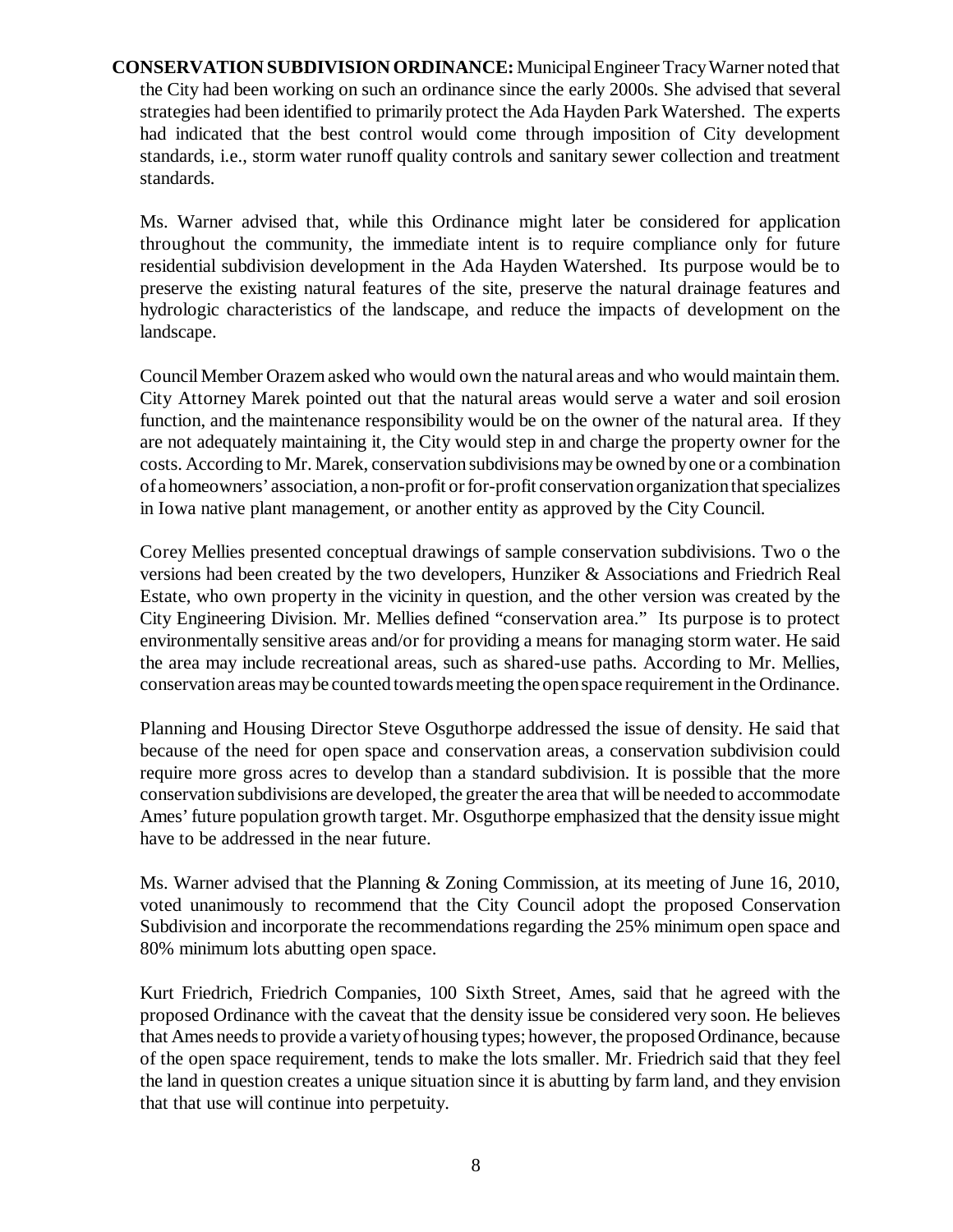Mr. Friedrich said he believes that it is equally important that there be an orderly and timely installation of public infrastructure. In his opinion, to ensure that this occurs, the area in question should be labeled as a growth priority for the City of Ames; without that, it is a real possibility that the infrastructure would be installed piecemeal.

Chuck Winkleblack, 105 S. 16<sup>th</sup> Street, Ames, acknowledged that Rose Prairie is a very different type of development due to the natural areas that are contained within it. Mr. Winkleblack said that Hunziker's land and Friedrich's land is different because they abut farm ground. He said that it is very difficult to apply a universal code over distinctly different properties. According to Mr. Winkleblack, it is quite possible that staff will find that the principles of this Ordinance may not work when applied. It was also pointed out by Mr. Winkleblack that determining net density is very confusing. He sees density as a bad planning tool. The "lion's share" of development in Ames creates small lots. Mr. Winkleblack offered his general support of the Conservation Subdivision Ordinance.

Council Member Wacha said that he believed a discussion on density needed to occur at this meeting. He does not like the construction of many townhomes next to Ada Hayden just to meet the density requirement. In his opinion, there are times when the Council needs to look at relaxing the density requirement. Director Osguthorpe said that the City is not recommending multi-family units in this location; it is intended to be zoned for low-density development; to allow that type of development would necessitate a zoning change.

City Attorney Marek advised that what's on the Agenda tonight is to consider the proposed subdivision ordinance; the density requirements are incorporated in the LUPP and the Zoning Ordinance. He advised that a decision on density does not need to be made as part of the subdivision ordinance. Council Member Wacha said that he felt density was germane to the discussion of a conservation subdivision ordinance.

Moved by Larson, seconded by Goodman, to support the proposed Ordinance incorporating the 25% minimum open space requirement and the requirement that 80% of lots must abut open space based on staff's findings and recommended conclusions, with the proposal coming back in ordinance form.

Vote on Motion: 5-0. Motion declared carried unanimously.

Moved by Wacha, seconded by Larson, to direct staff to bring back to Council at its earliest opportunity, options and recommendations on relaxing the density requirement for conservation subdivisions.

Council Member Larson stated that, at a bare minimum, he hoped that the Council could revisit the possibility of setting aside a portion of a subdivision for larger lots.

Council Member Goodman said that, in his opinion, this Council has dismantled targeted growth, and density is the last piece that can protect the tax payer since the less dense, the more costs to the tax payer. He said that he cannot support the motion.

Council Member Orazem said the value that will be received from the investment has not been adequately looked at; it is necessary to look at the whole picture. Council Member Goodman disagreed, stating that the lesser the density, the more burden to the tax payer.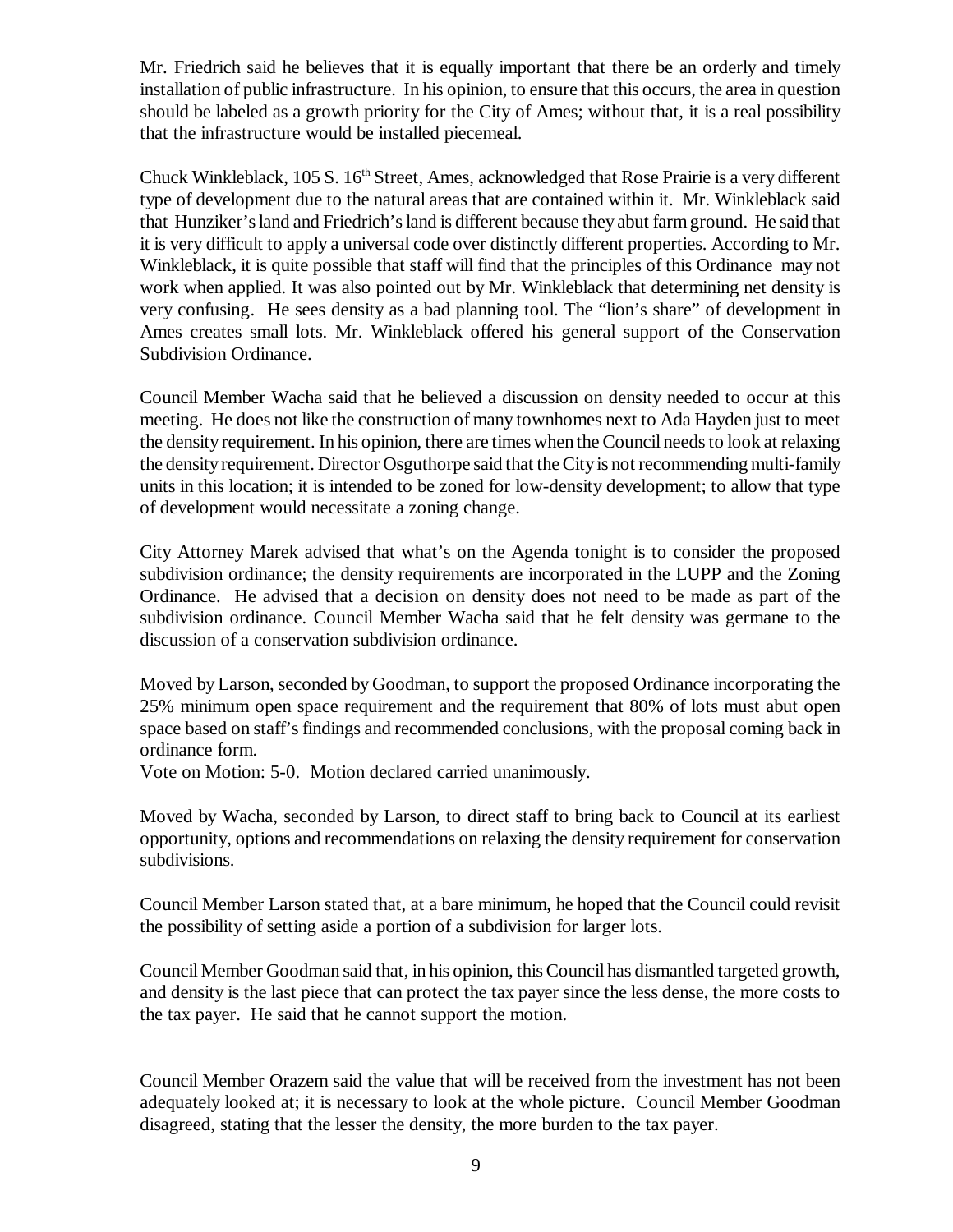Vote on Motion: 4-1. Voting aye: Davis, Larson, Orazem, Wacha. Voting nay: Goodman. Motion declared carried.

The meeting recessed at 9:20 and reconvened at 9:26 p.m.

**SIDEWALK SNOW REMOVAL POLICY:** Public Works Director John Joiner reminded the Council members that staff had surveyed other communities regarding their sidewalk snow removal policies, and the results of that survey were reported to the Council last December. Three of those cities (Ankeny, Lincoln, and Iowa City) indicated that they handle snow and ice removal on sidewalks the same way Ames does, i.e., based on complaints only. After that report, the City Council had directed staff to be proactive on repeat offenders and to propose a geographic area for proactive enforcement. Since that time, staff has been proactive on repeat offenders. In proposing a geographic area, staff looked for a concentrated area that involved the majority of notice types as well as focused on a high pedestrian traffic area. The areas found to best meet those criteria were Ash Avenue from Chamberlain Street to Storm Street; Knapp Avenue from Ash Avenue to South Sheldon Avenue, and Hayward Avenue from Chamberlain Street to Storm Street.

Mr. Joiner further advised that since receiving direction from the Council, City staff now posts notice at the property so that the tenant is clearly notified of a snow removal complaint. An email message is also sent to the rental property owner. In addition, it has been recommended that the rental property owner/apartment managers be emailed when a complaint is received. If this were done, it would eliminate one trip by City staff to the site to verify a violation. It is not known at this time if all rental property owners would support that proposed change.

It was stated by Mr. Joiner that, during the winter of 2009/10, 559 notices were issued to 385 property owners for failure to remove snow and/or ice from sidewalks in a timely manner. Of that total, 191 were residential rental properties, 183 were non-rental residential properties, and 11 were commercial properties. There were 174 repeat notices.

Mr. Joiner advised that the rental property owners had indicated that along several major fourlane streets, there is a point, after an excessive amount of accumulation, when there is no longer sufficient room in the public right-of-way to store snow removed from the sidewalks. They are requesting that the policy be amended to allow the City Council or Public Works Director to delay enforcement for a reasonable period of time if that situation occurs. City Manager Schainker said that staff can support this change; however, if enforcement is temporarily delayed, some citizens might become upset because the sidewalks are not cleared in a timely fashion.

Per Director Joiner, rental property owners also requested that a name or City telephone number to call if there are questions be added to the notice. That information will be added for the Winter of 2010/11. It was additionally stated by rental property owners that 24 hours after the property is posted is particularly difficult to meet if notification is received over a weekend, right before a holiday, or immediately after a large accumulation of snow. They requested that City staff be given the authority to lengthen the time frame for sidewalk snow removal on a case-by-case basis if the property owner can justify the extension. Staff can support this change if, in the opinion of the Public Works Department, individual circumstances warrant it. Mr. Joiner said that requests for additional time are now handled on a case-by-case basis. Council Member Larson suggested that information pertaining to contacting Public Works when extenuating circumstances arise be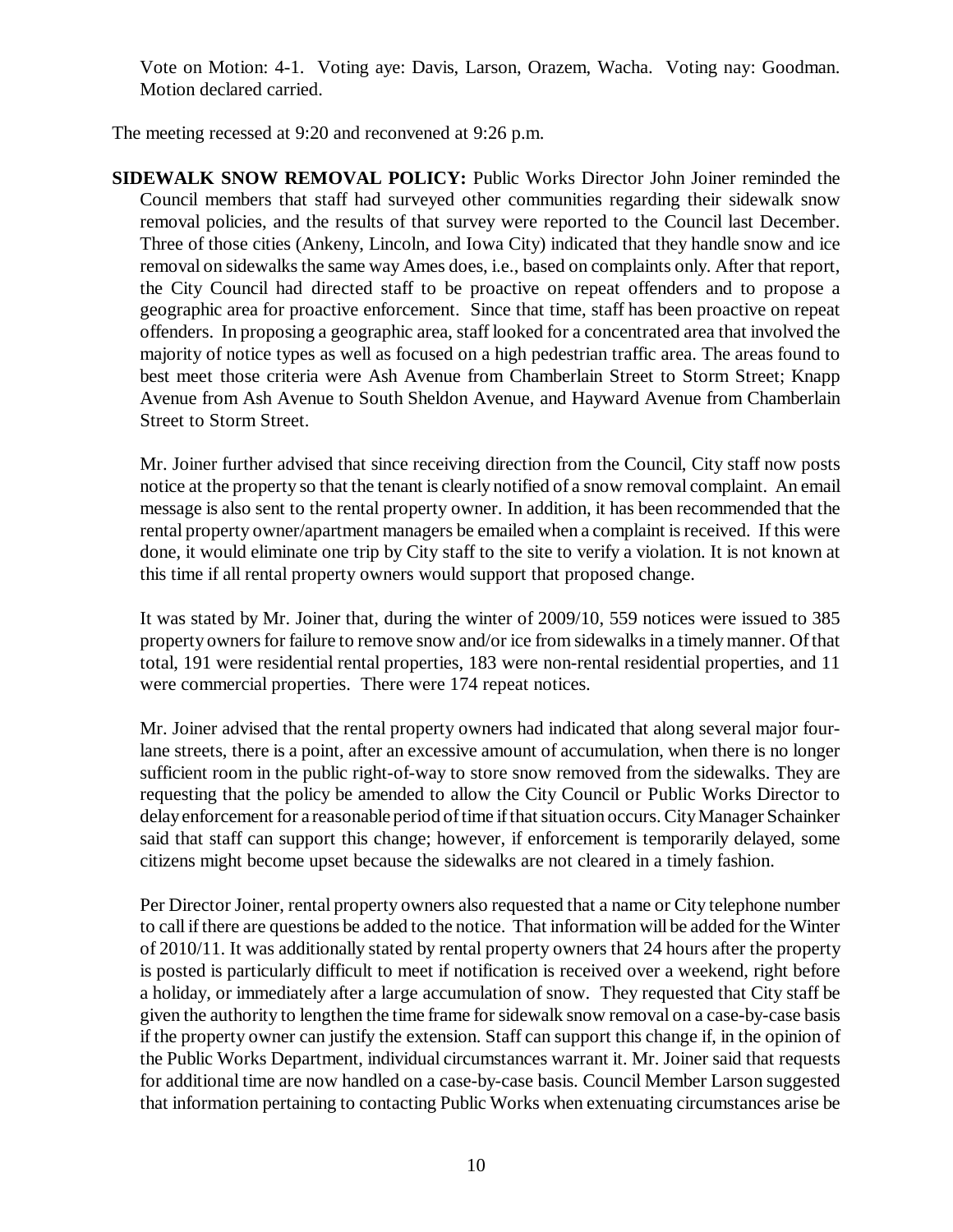included on the notice. Council Member Goodman said that it was not his intent to provide a means for special consideration.

Council Member Davis said that after a major snowfall, he believes that City staff's focus should be on clearing the streets, not looking for sidewalks that aren't shoveled. Council Member Goodman concurred, but emphasized the importance of cleared walkways for pedestrians.

City Manager Schainker noted that the above-named suggestions were offered by a relatively small group of rental property owners. He suggested that the City attempt to gauge support for the changes from a greater portion of the rental property owners before any final modifications are made.

Jim Gunning, 119 Hickory Drive, Ames, said that last winter was the worst one that he can remember since the 1970s. The stepped-up enforcement further compounded difficulties for many residents. He cautioned against targeting primarily a student area. Mr. Gunning showed a location on Lincoln Way that serves as a bike path and a sidewalk, noting the three-foot retaining wall along that area. According to Mr. Gunning, it is extremely difficult to remove snow from such areas. He recommended that the City be flexible when extenuating circumstances are present.

Moved by Goodman, seconded by Orazem, to direct staff to create a system where email is used to notify rental property owners/apartment managers when a complaint is received, continue increased enforcement of repeat offenders, work in a policy for the pilot area as recommended by City staff, the repeat offenders in the pilot area would be checked at the end of major snow operations, and the notices include the phone number for a City contact.

It was noted by City Manager Schainker that notices would not be placed on the door of rental properties if email is used. Notices will be posted on the door for non-rental properties.

Council Member Wacha would like to include on the notice whom to contact in the City if there are extenuating circumstances. Council Member Goodman said that he is uncomfortable supporting that motion unless staff comes forth with that recommendation.

Council Member Larson said that he would prefer that all requests from the rental property owners be incorporated since City staff had indicated that they could support the changes.

Moved by Larson, seconded by Orazem, to include all requests of the rental property owners as long as staff can support them.

Vote on Motion: 4-1. Voting aye: Davis, Larson, Orazem, Wacha. Voting nay: Goodman. Motion declared carried.

**AMES INTERMODAL FACILITY:** Transit Director Sheri Kyras gave the history of this project to date. She said that it was believed by a ten-member review panel that the Neumann Monson firm most closely aligned with the community's desire for the project.

According to Ms. Kyras, the Memorandum of Agreement with the FTA included a project budget with an estimated \$581,252 as the design fee. Since completion of the MOU, ISU's Facilities Planning and Management Department has worked with the Neumann Monson Architects to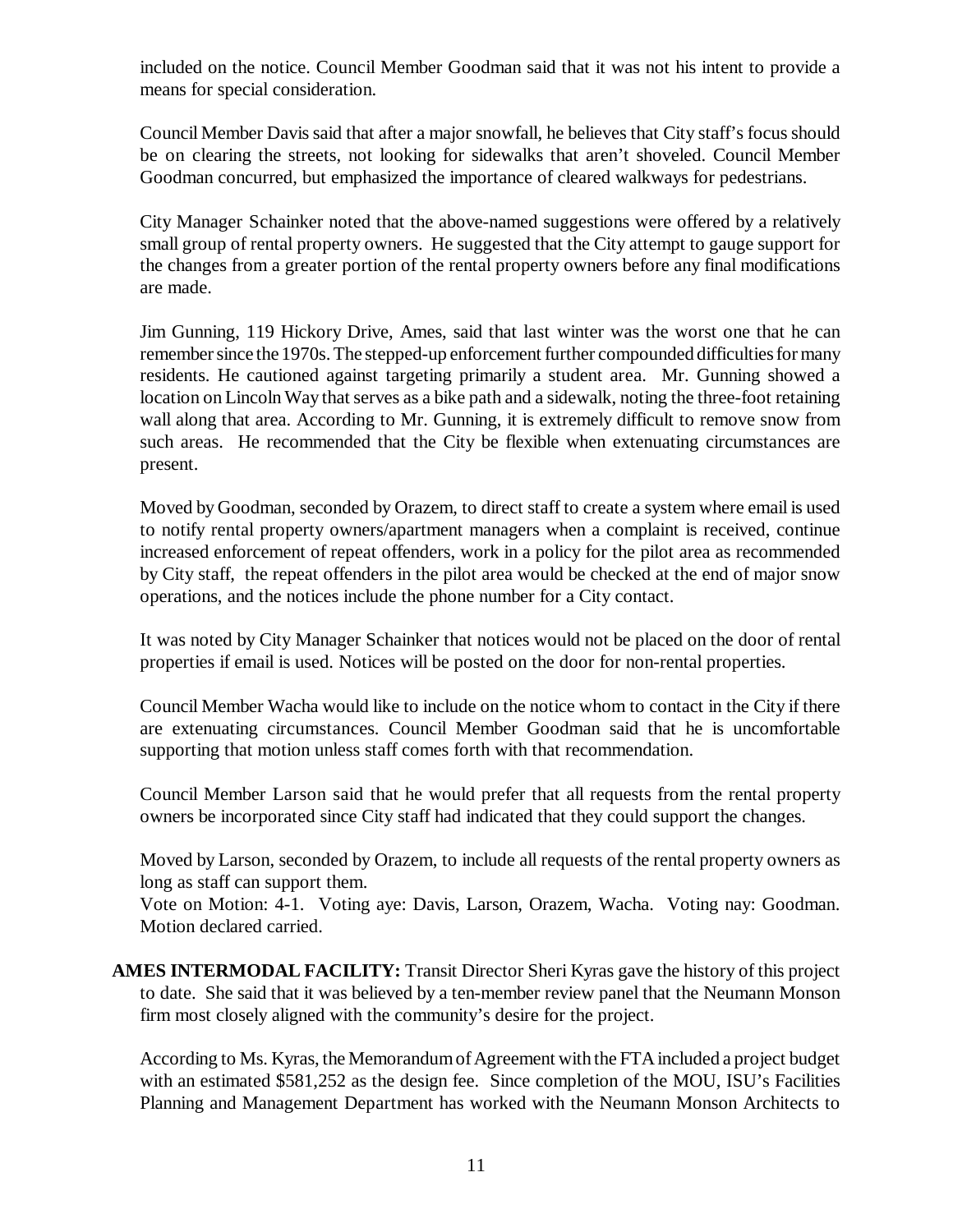agree on the fee of \$967,937 for design services on this project. Ms. Kyras noted that the fee of \$967,937 for the services of Neumann Monson Architects is larger than originally estimated; however, both Iowa State University and Neumann Monson representatives have indicated that the project can be completed as laid out in the Memorandum of Understanding. During that phase, the design team will also pursue methods to reduce construction costs without affecting quality or scope, and the design team is confident that savings will be realized that will offset the higher design expense. Iowa State representatives have also indicated that, given the scope of work required, the proposed fee fits within guidelines used by the University for evaluating design fees.

Funding for the first design contract would be from two federal grants and CyRide's budget as follows:

| <b>Federal TIGER Grant</b> | \$530,437 |
|----------------------------|-----------|
| Federal 5309 Transit Grant | 350,000   |
| CyRide Budget              | 87,500    |

Noting the nearly \$350,000 increase in costs, Council Member Orazem asked if the scope of services had changed. Ms. Kyras said that the first amount included only base service; however, the \$967,937 includes base service plus pre-design alternates. Representing Iowa State University Facilities Management, Cathy Brown said there were amounts included as add-alternates in the original MOU; however, basically amounts were shifted from construction to design costs.

Per Ms. Kyras, according to federal procurement regulations for design services, a satisfactory fee must be reached with the top firm. If the fee cannot be agreed upon, the second firm on the list would be notified to determine if an acceptable fee from their firm could be reached.

Council Member Goodman asked how many of the alternates might not be built. Ms. Kyras advised that it was possible that none of the alternates would be built, but all will be designed.

Moved by Davis, seconded by Goodman, to adopt RESOLUTION NO. 10-300 approving a contract with Neumann Monson Architects for engineering design work and architectural construction oversight of the Ames Intermodal Facility in the amount of \$967,937. Roll Call Vote: 5-0. Resolution declared adopted unanimously, signed by the Mayor, and hereby made a portion of these Minutes.

**COUNCIL PRIORITIES FOR PLANNING STAFF WORK PLAN:** Noting the lateness of the hour, Mayor Campbell asked if the Council members preferred to move ahead with this item at this meeting or begin the July 13 meeting early. Council Member Larson expressed concern that there be enough time allotted to this issue. Council Member Goodman advised that he would not be present at the Council's July 13 meeting. It was also noted that Council Member Mahayni would not have returned yet. Council Member Larson indicated that he would be absent on July 27.

Moved by Wacha, seconded by Goodman, to not discuss this item tonight and direct staff to find a date for a special meeting on this topic.

Vote on Motion: 5-0. Motion declared carried unanimously.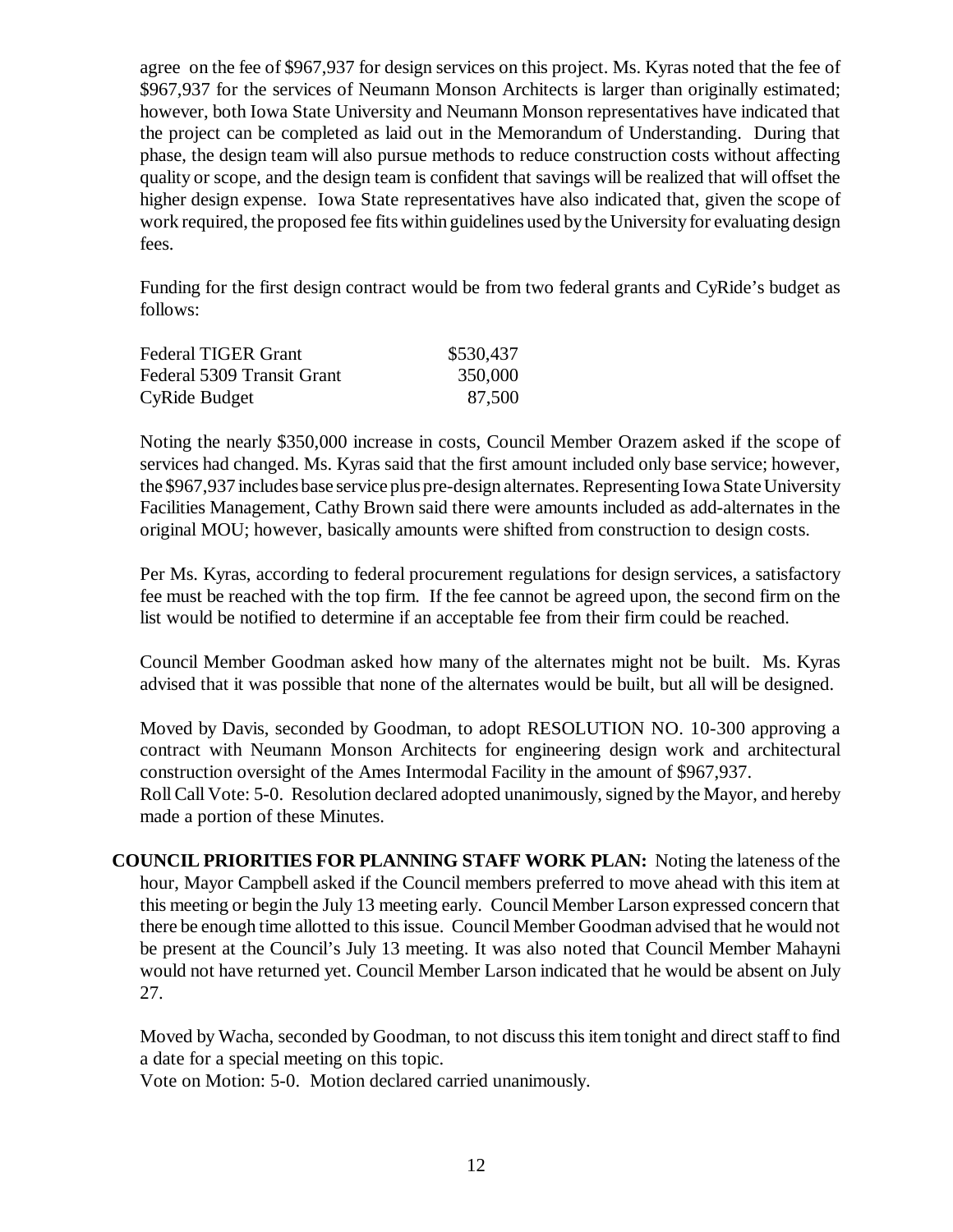**HEARING ON 2008/09 - 2010/11 STORM SEWER OUTLET EROSION CONTROL PROGRAM (COLLEGE CREEK RESTORATION):** Mayor Campbell opened the public hearing. No one asked to speak, and the Mayor closed the hearing.

Moved by Goodman, seconded by Orazem, to adopt RESOLUTION NO. 10-301 approving final plans and specifications and awarding a contract to Sunram Construction, Inc., of Corcoran, Minnesota, in the amount of \$317,596.50.

Roll Call Vote: 5-0. Resolution declared adopted unanimously, signed by the Mayor, and hereby made a portion of these minutes.

# **HEARING ON 2009/10 ASPHALT RESURFACING AND SEAL COAT/REMOVAL/ASPHALT RECONSTRUCTION PROGRAM:** The hearing was opened

by the Mayor. She closed same after no one requested to speak.

Moved by Goodman, seconded by Davis, to adopt RESOLUTION NO. 10-302 approving final plans and specifications and awarding contract to Manatt's, Inc., of Ames, Iowa, in the amount of \$776,397.00.

Roll Call Vote: 5-0. Resolution declared adopted unanimously, signed by the Mayor, and hereby made a portion of these minutes.

**HEARING ON 2009/10 AND 2010/11 NEIGHBORHOOD CURB REPLACEMENT PROGRAM:** The Mayor opened the public hearing and closed same after no one came forward to speak.

Moved by Goodman, seconded by Davis, to adopt RESOLUTION NO. 10-303 approving final plans and specifications and awarding a contract to TK Concrete, Inc., of Pella, Iowa, in the amount of \$105,971.30.

Roll Call Vote: 5-0. Resolution declared adopted unanimously, signed by the Mayor, and hereby made a portion of these minutes.

**HEARING ON RESOURCE RECOVERY RECYCLABLES BUILDING AND STAGING AREA - PHASE 1 (PARKING LOT):** The hearing was opened by Mayor Campbell. No one asked to speak, and the Mayor closed the public hearing.

Moved by Goodman, seconded by Wacha, to adopt RESOLUTION NO. 10-304 approving final plans and specifications and awarding a contract to Absolute Concrete of Slater, Iowa, in the amount of \$60,814.50.

Roll Call Vote: 5-0. Resolution declared adopted unanimously, signed by the Mayor, and hereby made a portion of these minutes.

**ORDINANCE ALLOWING FOR SMALL WIND ENERGY SYSTEMS:** Moved by Goodman, seconded by Davis, to pass on third reading and adopt ORDINANCE NO. 4040 allowing for small wind energy systems as an accessory use in Planned Regional Commercial (PRC), Highway-Oriented Commercial (HOC), General Industrial (GI), and Planned Industrial (PI) Zoning Districts.

Roll Call Vote: 5-0. Ordinance declared adopted unanimously, signed by the Mayor, and hereby made a portion of these Minutes.

**SUPPLEMENT 2010-3 TO** *MUNICIPAL CODE***:** Moved by Goodman, seconded by Davis, to